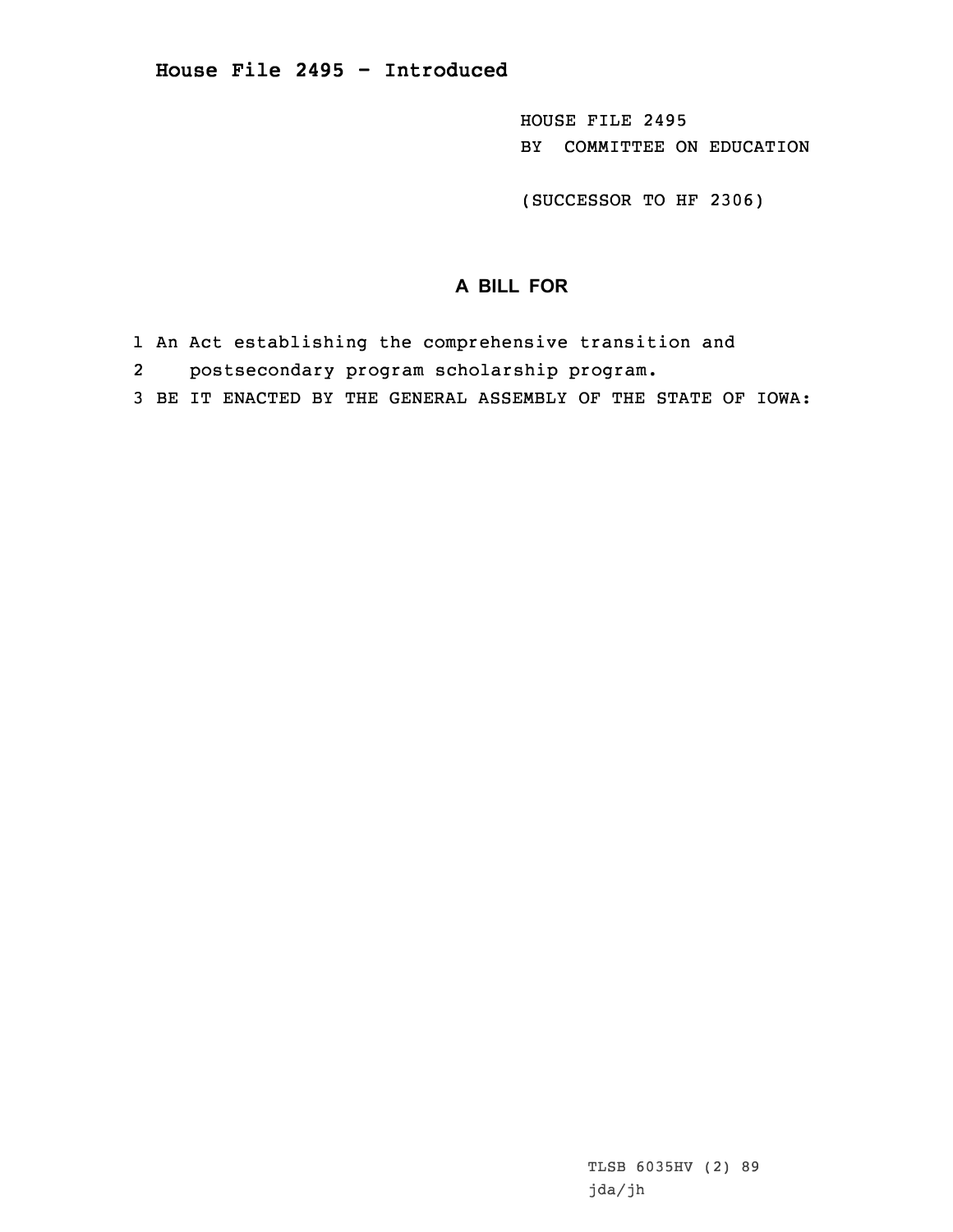1 Section 1. NEW SECTION. **261.109 Comprehensive transition** 2 **and postsecondary program scholarship program.**

 1. If moneys are appropriated by the general assembly for <sup>a</sup> fiscal year for the purpose provided in this section, the college student aid commission shall develop and administer <sup>a</sup> scholarship program to provide scholarships to individuals with intellectual, developmental, or learning disabilities who are at least eighteen years of age and who are enrolled in <sup>a</sup> comprehensive transition and postsecondary program in this state that has been approved by the United States department of education, to help offset the cost associated with the comprehensive transition and postsecondary program's tuition and fees.

14 2. The college student aid commission shall establish the 15 evaluation criteria to be used in evaluating applications for 16 scholarships submitted under this section. Priority shall be 17 given to applicants who are residents of Iowa.

18 3. The college student aid commission shall adopt rules 19 pursuant to chapter 17A to administer this section.

 4. <sup>A</sup> comprehensive transition and postsecondary program scholarship program fund is established in the state treasury. The fund shall be administered by the college student aid commission and shall consist of moneys appropriated by the general assembly and any other moneys received by the college student aid commission for deposit in the fund. The moneys in the fund are appropriated to the college student aid commission for the comprehensive transition and postsecondary program scholarship program. Notwithstanding section 8.33, moneys in the fund at the close of the fiscal year shall not revert to the general fund of the state but shall remain available for expenditure for the comprehensive transition and postsecondary program scholarship program for subsequent fiscal years. Notwithstanding section 12C.7, subsection 2, interest or earnings on moneys in the fund shall be credited to the fund. Sec. 2. CODE EDITOR DIRECTIVE. The Code editor shall

-1-

LSB 6035HV (2) 89 jda/jh 1/2